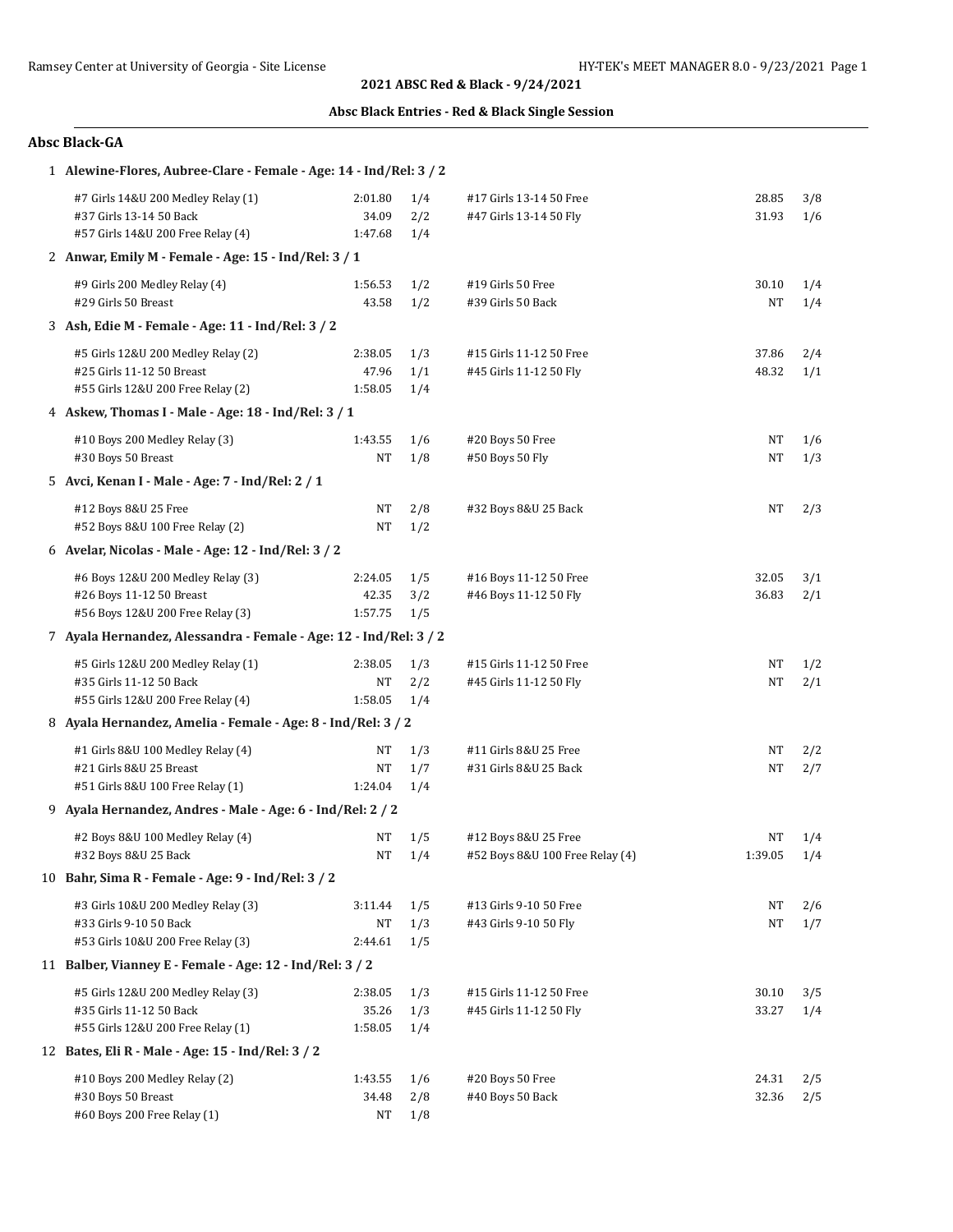## **Absc Black Entries - Red & Black Single Session**

| 13 Bates, Martha Kyle K - Female - Age: 13 - Ind/Rel: 3 / 1                                          |                             |                          |                                                                                 |                      |                   |
|------------------------------------------------------------------------------------------------------|-----------------------------|--------------------------|---------------------------------------------------------------------------------|----------------------|-------------------|
| #7 Girls 14&U 200 Medley Relay (2)<br>#27 Girls 13-14 50 Breast                                      | 2:01.80<br>35.94            | 1/4<br>2/3               | #17 Girls 13-14 50 Free<br>#47 Girls 13-14 50 Fly                               | 29.04<br>35.78       | 2/4<br>1/8        |
| 14 Blanco, Valeria C - Female - Age: 10 - Ind/Rel: 3 / 2                                             |                             |                          |                                                                                 |                      |                   |
| #3 Girls 10&U 200 Medley Relay (3)<br>#33 Girls 9-10 50 Back<br>#53 Girls 10&U 200 Free Relay (2)    | NT<br>NT<br>2:44.61         | 1/2<br>2/4<br>1/5        | #13 Girls 9-10 50 Free<br>#43 Girls 9-10 50 Fly                                 | 44.94<br>NT          | 3/5<br>1/1        |
| 15 Boyd, Hannah Rose R - Female - Age: 10 - Ind/Rel: 3 / 2                                           |                             |                          |                                                                                 |                      |                   |
| #3 Girls 10&U 200 Medley Relay (1)<br>#23 Girls 9-10 50 Breast<br>#53 Girls 10&U 200 Free Relay (1)  | 3:11.44<br>55.53<br>2:44.61 | 1/5<br>3/2<br>1/5        | #13 Girls 9-10 50 Free<br>#33 Girls 9-10 50 Back                                | 35.81<br>43.86       | 4/4<br>4/5        |
| 16 Boyd, Micah C - Male - Age: 8 - Ind/Rel: 3/3                                                      |                             |                          |                                                                                 |                      |                   |
| #2 Boys 8&U 100 Medley Relay (3)<br>#32 Boys 8&U 25 Back<br>#52 Boys 8&U 100 Free Relay (1)          | NT<br>20.91<br>1:39.05      | 1/5<br>3/4<br>1/4        | #12 Boys 8&U 25 Free<br>#42 Boys 8&U 25 Fly<br>#54 Boys 10&U 200 Free Relay (3) | 19.04<br>23.02<br>NT | 3/4<br>2/4<br>1/3 |
| 17 Briscoe, Carter B - Male - Age: 10 - Ind/Rel: 3 / 2                                               |                             |                          |                                                                                 |                      |                   |
| #4 Boys 10&U 200 Medley Relay (2)<br>#24 Boys 9-10 50 Breast<br>#54 Boys 10&U 200 Free Relay (3)     | 2:36.74<br>NT<br>2:26.84    | 1/4<br>1/2<br>1/4        | #14 Boys 9-10 50 Free<br>#34 Boys 9-10 50 Back                                  | NT<br><b>NT</b>      | 1/3<br>1/7        |
| 18 Brown, Daniel A - Male - Age: 9 - Ind/Rel: 3 / 1                                                  |                             |                          |                                                                                 |                      |                   |
| #14 Boys 9-10 50 Free<br>#34 Boys 9-10 50 Back                                                       | 1:04.94<br>1:15.17          | 2/8<br>2/8               | #24 Boys 9-10 50 Breast<br>#54 Boys 10&U 200 Free Relay (1)                     | 1:16.76<br><b>NT</b> | 1/3<br>1/3        |
| 19 Brown, Noa V - Female - Age: 11 - Ind/Rel: 3 / 2                                                  |                             |                          |                                                                                 |                      |                   |
| #5 Girls 12&U 200 Medley Relay (1)<br>#35 Girls 11-12 50 Back<br>#55 Girls 12&U 200 Free Relay (1)   | NT<br>47.35<br>NT           | 1/6<br>2/5<br>1/6        | #15 Girls 11-12 50 Free<br>#45 Girls 11-12 50 Fly                               | 39.76<br>51.21       | 2/2<br>2/2        |
| 20 Brown, Thomas V - Male - Age: 13 - Ind/Rel: 3 / 2                                                 |                             |                          |                                                                                 |                      |                   |
| #8 Boys 14&U 200 Medley Relay (1)<br>#28 Boys 13-14 50 Breast<br>#58 Boys 14&U 200 Free Relay (3)    | 2:01.32<br>40.57<br>1:47.95 | 1/4<br>2/3<br>1/4        | #18 Boys 13-14 50 Free<br>#38 Boys 13-14 50 Back                                | 30.48<br>40.00       | 1/5<br>2/1        |
| 21 Bucha, Atlas P - Female - Age: 8 - Ind/Rel: 3 / 2                                                 |                             |                          |                                                                                 |                      |                   |
| #1 Girls 8&U 100 Medley Relay (3)<br>#31 Girls 8&U 25 Back<br>#51 Girls 8&U 100 Free Relay (2)       | NT<br>1:24.04               | $NT = 1/3$<br>2/1<br>1/4 | #11 Girls 8&U 25 Free<br>#41 Girls 8&U 25 Fly                                   | NT                   | $NT$ 1/5<br>2/7   |
| 22 Casey, Simon T - Male - Age: 16 - Ind/Rel: 3 / 2                                                  |                             |                          |                                                                                 |                      |                   |
| #10 Boys 200 Medley Relay (4)<br>#40 Boys 50 Back<br>#60 Boys 200 Free Relay (4)                     | 1:43.55<br>27.74<br>57.68   | 1/6<br>3/7<br>1/6        | #20 Boys 50 Free<br>#50 Boys 50 Fly                                             | 22.66<br>24.79       | 3/6<br>2/4        |
| 23 Clark, Mary Kate - Female - Age: 11 - Ind/Rel: 3 / 2                                              |                             |                          |                                                                                 |                      |                   |
| #5 Girls 12&U 200 Medley Relay (3)<br>#25 Girls 11-12 50 Breast<br>#55 Girls 12&U 200 Free Relay (2) | NΤ<br>1:11.06<br>NT         | 1/6<br>2/4<br>1/6        | #15 Girls 11-12 50 Free<br>#35 Girls 11-12 50 Back                              | 46.40<br>55.74       | 2/1<br>2/6        |
| 24 Cunniff, Casidy J - Female - Age: 10 - Ind/Rel: 3 / 2                                             |                             |                          |                                                                                 |                      |                   |
| #3 Girls 10&U 200 Medley Relay (2)<br>#23 Girls 9-10 50 Breast<br>#53 Girls 10&U 200 Free Relay (3)  | 3:11.44<br>NT<br>NT         | 1/5<br>2/7<br>1/6        | #13 Girls 9-10 50 Free<br>#33 Girls 9-10 50 Back                                | NΤ<br>NT             | 2/4<br>3/7        |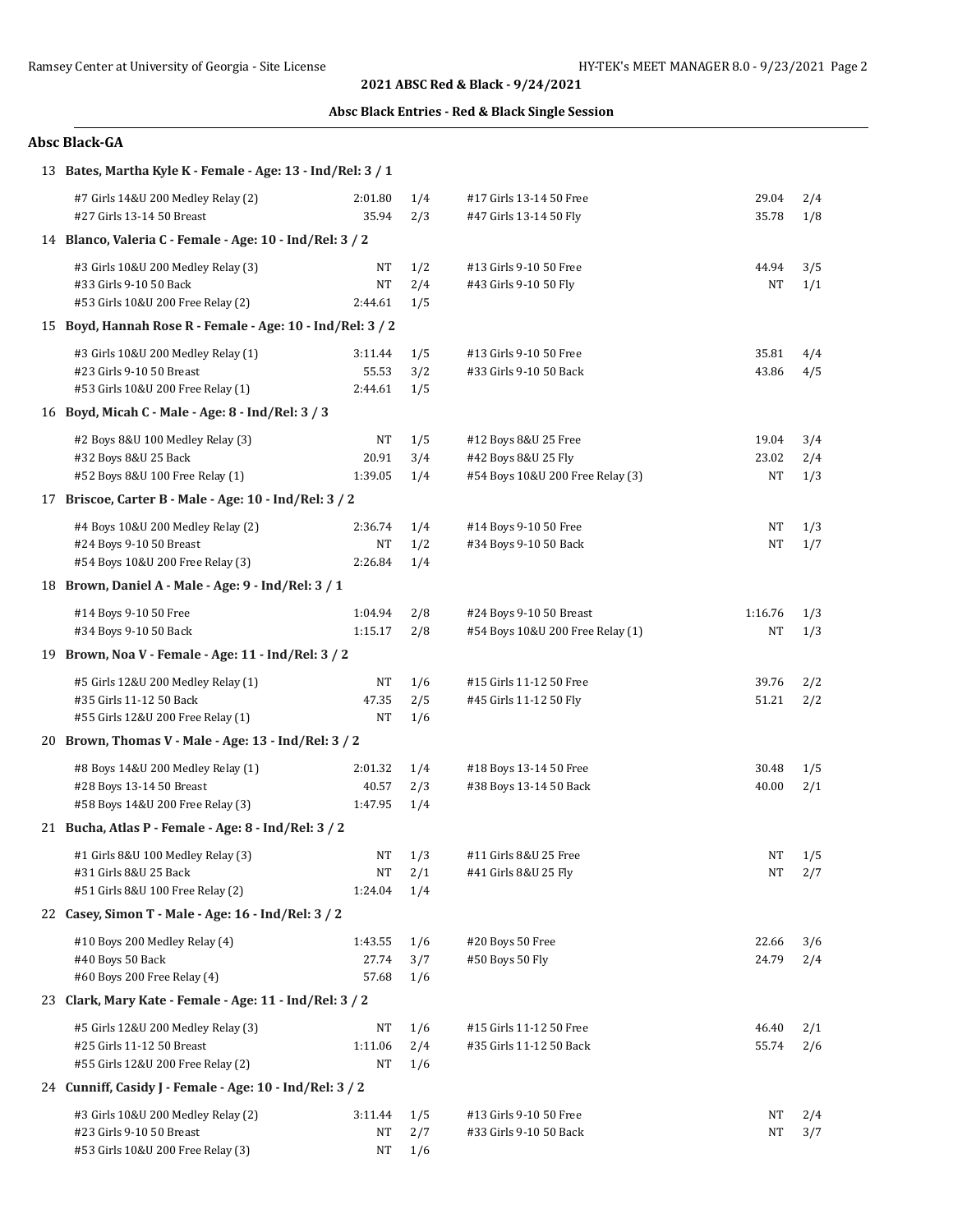## **Absc Black Entries - Red & Black Single Session**

| 25 Davis, Jack D - Male - Age: 13 - Ind/Rel: 3 / 2         |                  |            |                                       |                |            |
|------------------------------------------------------------|------------------|------------|---------------------------------------|----------------|------------|
| #8 Boys 14&U 200 Medley Relay (1)                          | NΤ               | 1/6        | #18 Boys 13-14 50 Free                | NT             | 1/8        |
| #38 Boys 13-14 50 Back                                     | NT               | 1/5        | #48 Boys 13-14 50 Fly                 | NT             | 1/7        |
| #58 Boys 14&U 200 Free Relay (2)                           | NT               | 1/6        |                                       |                |            |
| 26 Dennison, Nolan S - Male - Age: 13 - Ind/Rel: 2 / 2     |                  |            |                                       |                |            |
| #8 Boys 14&U 200 Medley Relay (4)                          | NT               | 1/6        | #18 Boys 13-14 50 Free                | 47.73          | 1/7        |
| #38 Boys 13-14 50 Back                                     | NT               | 1/7        | #58 Boys 14&U 200 Free Relay (3)      | NT             | 1/6        |
| 27 Dillies, Andreas - Male - Age: 11 - Ind/Rel: 3 / 1      |                  |            |                                       |                |            |
| #16 Boys 11-12 50 Free                                     | NT               | 1/3        | #26 Boys 11-12 50 Breast              | NT             | 2/7        |
| #36 Boys 11-12 50 Back                                     | <b>NT</b>        | 2/6        | #56 Boys 12&U 200 Free Relay (3)      | NT             | 1/7        |
| 28 Dillon, Ella L - Female - Age: 14 - Ind/Rel: 3 / 2      |                  |            |                                       |                |            |
| #7 Girls 14&U 200 Medley Relay (4)                         | 2:01.80          | 1/4        | #17 Girls 13-14 50 Free               | 26.12          | 3/5        |
| #37 Girls 13-14 50 Back                                    | 30.18            | 2/5        | #47 Girls 13-14 50 Fly                | 29.80          | 1/3        |
| #57 Girls 14&U 200 Free Relay (2)                          | 1:47.68          | 1/4        |                                       |                |            |
| 29 Douris, Zarema M - Female - Age: 11 - Ind/Rel: 3 / 1    |                  |            |                                       |                |            |
| #5 Girls 12&U 200 Medley Relay (2)                         | NT               | 1/6        | #15 Girls 11-12 50 Free               | NT             | 1/5        |
| #25 Girls 11-12 50 Breast                                  | <b>NT</b>        | 2/3        | #35 Girls 11-12 50 Back               | NT             | 2/7        |
| 30 Downs, Emoni K - Female - Age: 8 - Ind/Rel: 3 / 2       |                  |            |                                       |                |            |
| #1 Girls 8&U 100 Medley Relay (1)                          | NT               | 1/2        | #11 Girls 8&U 25 Free                 | NT             | 2/1        |
| #31 Girls 8&U 25 Back                                      | <b>NT</b>        | 2/4        | #41 Girls 8&U 25 Fly                  | NT             | 2/3        |
| #51 Girls 8&U 100 Free Relay (4)                           | NT               | 1/6        |                                       |                |            |
| 31 Fairman, Rowen R - Male - Age: 13 - Ind/Rel: 3 / 2      |                  |            |                                       |                |            |
| #8 Boys 14&U 200 Medley Relay (3)                          | NT               | 1/6        | #18 Boys 13-14 50 Free                | NT             | 1/1        |
| #38 Boys 13-14 50 Back<br>#58 Boys 14&U 200 Free Relay (1) | NT<br>NT         | 1/8<br>1/6 | #48 Boys 13-14 50 Fly                 | NT             | 1/8        |
| 32 Freeman, Finley J - Female - Age: 15 - Ind/Rel: 3 / 1   |                  |            |                                       |                |            |
|                                                            |                  |            |                                       |                |            |
| #9 Girls 200 Medley Relay (2)<br>#29 Girls 50 Breast       | 1:56.53<br>40.42 | 1/2<br>1/6 | #19 Girls 50 Free<br>#49 Girls 50 Fly | 29.55<br>33.98 | 1/6<br>1/2 |
| 33 Friedman, Jack D - Male - Age: 17 - Ind/Rel: 3 / 2      |                  |            |                                       |                |            |
|                                                            |                  |            |                                       |                |            |
| #10 Boys 200 Medley Relay (4)<br>#40 Boys 50 Back          | NT<br>30.01      | 1/8<br>2/4 | #20 Boys 50 Free<br>#50 Boys 50 Fly   | 24.49<br>27.77 | 2/3<br>2/6 |
| #60 Boys 200 Free Relay (2)                                | NT               | 1/8        |                                       |                |            |
| 34 Graff, Bea L - Female - Age: 13 - Ind/Rel: 3 / 1        |                  |            |                                       |                |            |
| #17 Girls 13-14 50 Free                                    | 40.84            | 1/5        | #27 Girls 13-14 50 Breast             | 1:00.64        | 1/6        |
| #37 Girls 13-14 50 Back                                    | 44.98            | 1/7        | #57 Girls 14&U 200 Free Relay (3)     | NT             | 1/6        |
| 35 Greene, Emma A - Female - Age: 15 - Ind/Rel: 3 / 2      |                  |            |                                       |                |            |
| #9 Girls 200 Medley Relay (1)                              | 1:56.53          | 1/2        | #19 Girls 50 Free                     | 25.94          | 2/5        |
| #29 Girls 50 Breast                                        | 37.00            | 1/5        | #39 Girls 50 Back                     | 32.60          | 2/3        |
| #59 Girls 200 Free Relay (2)                               | 1:42.11          | 1/2        |                                       |                |            |
| 36 Hailey, Brandon M - Male - Age: 17 - Ind/Rel: 3 / 1     |                  |            |                                       |                |            |
| #10 Boys 200 Medley Relay (2)                              | NT               | 1/8        | #20 Boys 50 Free                      | 24.25          | 2/4        |
| #30 Boys 50 Breast                                         | 32.53            | 2/2        | #40 Boys 50 Back                      | 29.92          | 3/8        |
| 37 Harris, Mark D - Male - Age: 11 - Ind/Rel: 3 / 1        |                  |            |                                       |                |            |
| #16 Boys 11-12 50 Free                                     | NT               | 1/8        | #26 Boys 11-12 50 Breast              | NΤ             | 1/7        |
| #36 Boys 11-12 50 Back                                     | NT               | 2/4        | #56 Boys 12&U 200 Free Relay (1)      | NT             | 1/7        |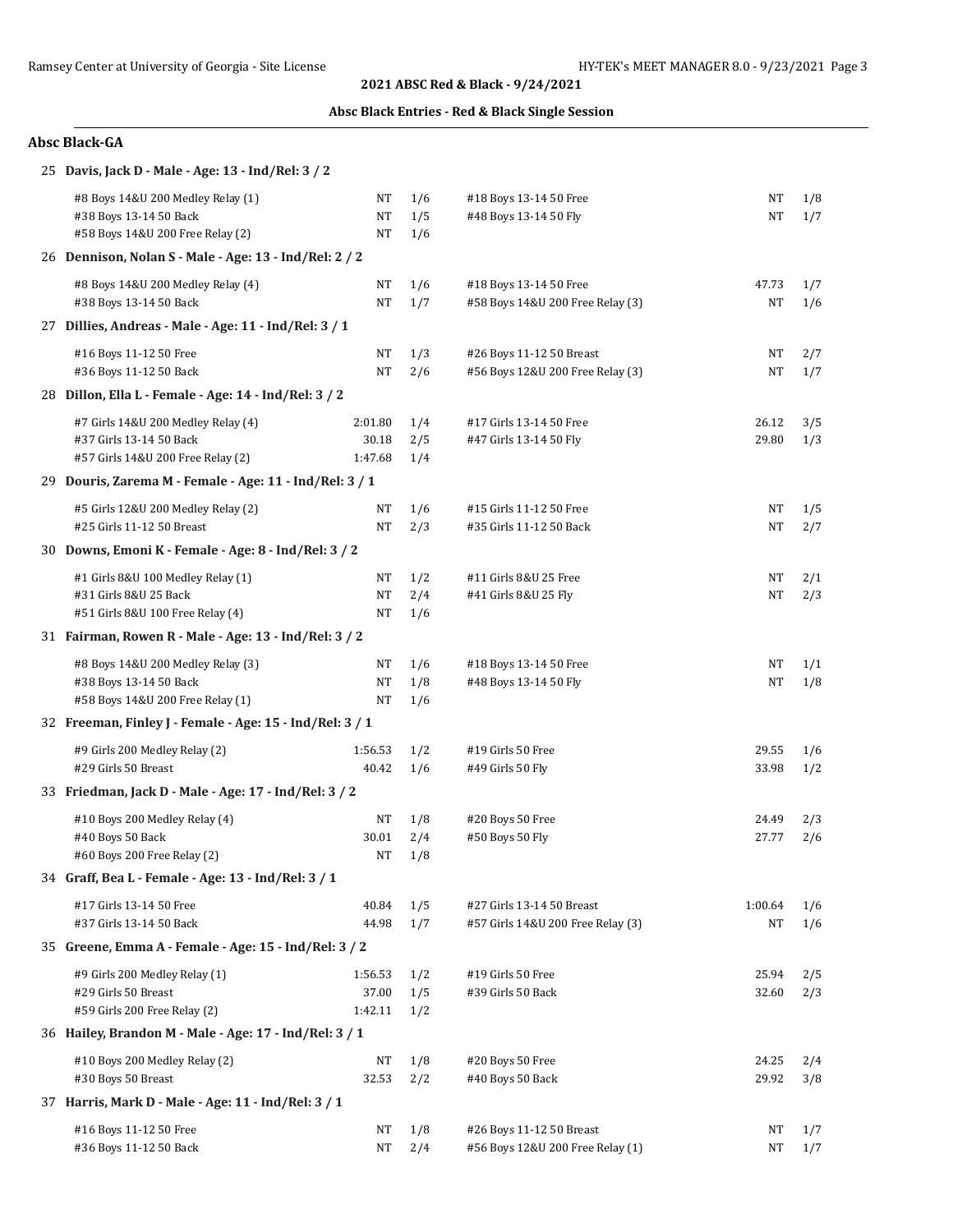## **Absc Black Entries - Red & Black Single Session**

| 38 Hayes, Addie L - Female - Age: 17 - Ind/Rel: 3 / 1       |         |     |                              |           |     |
|-------------------------------------------------------------|---------|-----|------------------------------|-----------|-----|
| #19 Girls 50 Free                                           | 25.83   | 2/4 | #29 Girls 50 Breast          | 39.14     | 1/3 |
| #49 Girls 50 Fly                                            | 31.41   | 1/3 | #59 Girls 200 Free Relay (4) | 1:42.11   | 1/2 |
| 39 Hewatt, Adair G - Female - Age: 10 - Ind/Rel: 3 / 2      |         |     |                              |           |     |
| #3 Girls 10&U 200 Medley Relay (1)                          | NΤ      | 1/2 | #13 Girls 9-10 50 Free       | 47.59     | 3/6 |
| #33 Girls 9-10 50 Back                                      | 51.95   | 4/7 | #43 Girls 9-10 50 Fly        | 1:06.90   | 1/2 |
| #53 Girls 10&U 200 Free Relay (1)                           | NΤ      | 1/6 |                              |           |     |
| 40 Hilkert, Stella J - Female - Age: 8 - Ind/Rel: 3 / 2     |         |     |                              |           |     |
| #1 Girls 8&U 100 Medley Relay (2)                           | NT      | 1/6 | #11 Girls 8&U 25 Free        | NT        | 1/3 |
| #31 Girls 8&U 25 Back                                       | NT      | 2/2 | #41 Girls 8&U 25 Fly         | NT        | 2/5 |
| #51 Girls 8&U 100 Free Relay (4)                            | NT      | 1/2 |                              |           |     |
| 41 Hope, Madison P - Female - Age: 17 - Ind/Rel: 3 / 2      |         |     |                              |           |     |
| #9 Girls 200 Medley Relay (3)                               | 1:56.53 | 1/2 | #19 Girls 50 Free            | 26.32     | 2/6 |
| #29 Girls 50 Breast                                         | NT      | 1/1 | #39 Girls 50 Back            | 33.00     | 2/6 |
| #59 Girls 200 Free Relay (1)                                | 1:42.11 | 1/2 |                              |           |     |
| 42 Huang, Daniel - Male - Age: 17 - Ind/Rel: 3 / 2          |         |     |                              |           |     |
| #10 Boys 200 Medley Relay (3)                               | NΤ      | 1/8 | #20 Boys 50 Free             | 22.59     | 3/3 |
| #40 Boys 50 Back                                            | 28.88   | 3/1 | #50 Boys 50 Fly              | 26.24     | 2/5 |
| #60 Boys 200 Free Relay (3)                                 | 57.68   | 1/6 |                              |           |     |
| 43 Hussey-Lovatt, Asa K - Female - Age: 10 - Ind/Rel: 3 / 1 |         |     |                              |           |     |
| #3 Girls 10&U 200 Medley Relay (2)                          | NT      | 1/7 | #13 Girls 9-10 50 Free       | NT        | 2/1 |
| #23 Girls 9-10 50 Breast                                    | NT      | 2/6 | #33 Girls 9-10 50 Back       | <b>NT</b> | 3/1 |
| 44 Johnson, Juliet E - Female - Age: 8 - Ind/Rel: 3 / 2     |         |     |                              |           |     |
| #1 Girls 8&U 100 Medley Relay (1)                           | NT      | 1/3 | #11 Girls 8&U 25 Free        | NT        | 2/6 |
| #21 Girls 8&U 25 Breast                                     | NΤ      | 1/8 | #41 Girls 8&U 25 Fly         | NT        | 2/4 |
| #51 Girls 8&U 100 Free Relay (2)                            | NΤ      | 1/6 |                              |           |     |
| 45 Jones, Gavin S - Male - Age: 17 - Ind/Rel: 3 / 2         |         |     |                              |           |     |
| #10 Boys 200 Medley Relay (1)                               | 1:43.55 | 1/6 | #20 Boys 50 Free             | 22.02     | 3/4 |
| #30 Boys 50 Breast                                          | 31.87   | 2/3 | #40 Boys 50 Back             | 24.45     | 3/4 |
| #60 Boys 200 Free Relay (1)                                 | 57.68   | 1/6 |                              |           |     |
| 46 Joy, Kevin - Male - Age: 11 - Ind/Rel: 3 / 2             |         |     |                              |           |     |
| #6 Boys 12&U 200 Medley Relay (1)                           | NT      | 1/6 | #16 Boys 11-12 50 Free       | 40.62     | 2/7 |
| #26 Boys 11-12 50 Breast                                    | 50.70   | 2/4 | #36 Boys 11-12 50 Back       | 47.25     | 1/5 |
| #56 Boys 12&U 200 Free Relay (1)                            | NΤ      | 1/3 |                              |           |     |
| 47 Joy, Wilson - Male - Age: 13 - Ind/Rel: 3 / 2            |         |     |                              |           |     |
| #8 Boys 14&U 200 Medley Relay (2)                           | NT      | 1/6 | #18 Boys 13-14 50 Free       | 38.25     | 1/2 |
| #28 Boys 13-14 50 Breast                                    | 52.90   | 1/5 | #48 Boys 13-14 50 Fly        | 58.45     | 1/6 |
| #58 Boys 14&U 200 Free Relay (4)                            | NT      | 1/6 |                              |           |     |
| 48 Karumbaiah, Vidur - Male - Age: 11 - Ind/Rel: 3 / 2      |         |     |                              |           |     |
| #6 Boys 12&U 200 Medley Relay (2)                           | 2:24.05 | 1/5 | #16 Boys 11-12 50 Free       | 30.24     | 3/6 |
| #26 Boys 11-12 50 Breast                                    | 36.84   | 3/5 | #46 Boys 11-12 50 Fly        | 31.93     | 2/5 |
| #56 Boys 12&U 200 Free Relay (2)                            | 1:57.75 | 1/5 |                              |           |     |
| 49 Kennedy, Garrett S - Male - Age: 16 - Ind/Rel: 3 / 2     |         |     |                              |           |     |
| #10 Boys 200 Medley Relay (1)                               | NT      | 1/8 | #20 Boys 50 Free             | 23.61     | 3/2 |
| #30 Boys 50 Breast                                          | 31.90   | 2/6 | #40 Boys 50 Back             | 26.08     | 3/3 |
| #60 Boys 200 Free Relay (2)                                 | 57.68   | 1/6 |                              |           |     |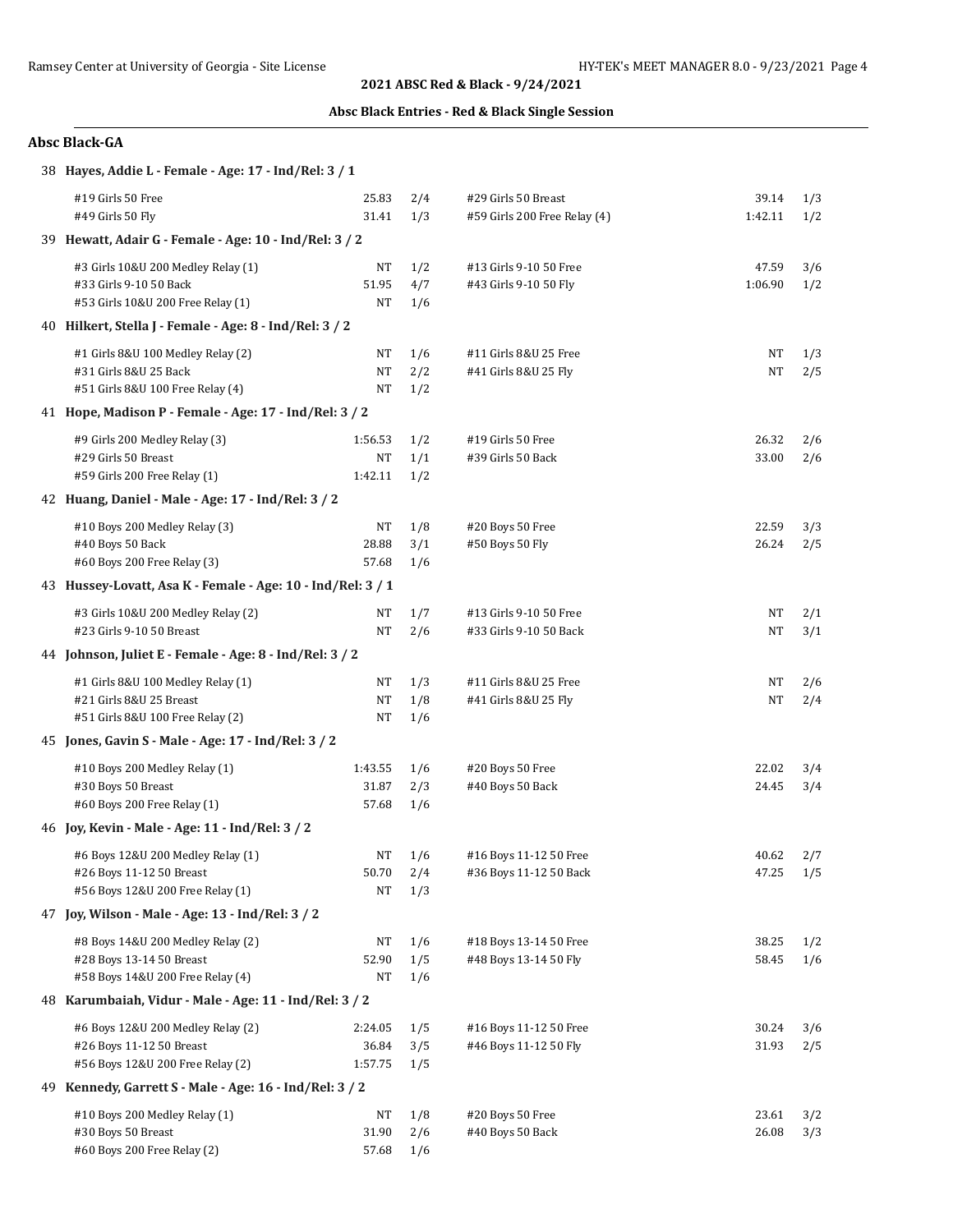## **Absc Black Entries - Red & Black Single Session**

| 50 Kirkland, Bradlee A - Female - Age: 6 - Ind/Rel: 2 / 2    |         |     |                                   |       |     |
|--------------------------------------------------------------|---------|-----|-----------------------------------|-------|-----|
| #1 Girls 8&U 100 Medley Relay (4)                            | NT      | 1/2 | #11 Girls 8&U 25 Free             | NΤ    | 1/1 |
| #31 Girls 8&U 25 Back                                        | NT      | 1/3 | #51 Girls 8&U 100 Free Relay (3)  | NΤ    | 1/2 |
| 51 Kirkland, Walker H - Male - Age: 6 - Ind/Rel: 3 / 2       |         |     |                                   |       |     |
| #2 Boys 8&U 100 Medley Relay (4)                             | NΤ      | 1/3 | #12 Boys 8&U 25 Free              | NΤ    | 1/6 |
| #32 Boys 8&U 25 Back                                         | NT      | 2/1 | #42 Boys 8&U 25 Fly               | NT    | 1/7 |
| #52 Boys 8&U 100 Free Relay (3)                              | NT      | 1/6 |                                   |       |     |
| 52 Kirkley, River J - Male - Age: 14 - Ind/Rel: 3 / 2        |         |     |                                   |       |     |
| #8 Boys 14&U 200 Medley Relay (4)                            | 2:01.32 | 1/4 | #18 Boys 13-14 50 Free            | 25.14 | 2/4 |
| #28 Boys 13-14 50 Breast                                     | NT      | 1/3 | #48 Boys 13-14 50 Fly             | NT    | 2/7 |
| #58 Boys 14&U 200 Free Relay (4)                             | 1:47.95 | 1/4 |                                   |       |     |
| 53 Koch, Christopher - Male - Age: 13 - Ind/Rel: 3 / 2       |         |     |                                   |       |     |
| #8 Boys 14&U 200 Medley Relay (2)                            | 2:01.32 | 1/4 | #18 Boys 13-14 50 Free            | 26.96 | 2/5 |
| #28 Boys 13-14 50 Breast                                     | 33.56   | 2/4 | #38 Boys 13-14 50 Back            | 31.14 | 2/4 |
| #58 Boys 14&U 200 Free Relay (1)                             | 1:47.95 | 1/4 |                                   |       |     |
| 54 Koons, Emeline D - Female - Age: 10 - Ind/Rel: 3 / 1      |         |     |                                   |       |     |
| #3 Girls 10&U 200 Medley Relay (4)                           | NT      | 1/7 | #13 Girls 9-10 50 Free            | NΤ    | 1/4 |
| #23 Girls 9-10 50 Breast                                     | NT      | 2/2 | #33 Girls 9-10 50 Back            | NT    | 1/4 |
| 55 Krosner, Zach A - Male - Age: 15 - Ind/Rel: 3 / 1         |         |     |                                   |       |     |
| #20 Boys 50 Free                                             | 26.76   | 2/1 | #30 Boys 50 Breast                | 39.49 | 1/6 |
| #40 Boys 50 Back                                             | 33.59   | 2/3 | #60 Boys 200 Free Relay (4)       | NΤ    | 1/8 |
| 56 Lavender, Frazier N - Male - Age: 11 - Ind/Rel: 2 / 1     |         |     |                                   |       |     |
| #16 Boys 11-12 50 Free                                       | NT      | 1/5 | #36 Boys 11-12 50 Back            | NΤ    | 1/7 |
| #56 Boys 12&U 200 Free Relay (2)                             | NT      | 1/7 |                                   |       |     |
| 57 Lee, Bennet F - Male - Age: 7 - Ind/Rel: 3 / 1            |         |     |                                   |       |     |
| #12 Boys 8&U 25 Free                                         | NT      | 2/7 | #32 Boys 8&U 25 Back              | NΤ    | 2/5 |
| #42 Boys 8&U 25 Fly                                          | NT      | 1/6 | #52 Boys 8&U 100 Free Relay (1)   | NT    | 1/2 |
| 58 Li, Jacob - Male - Age: 8 - Ind/Rel: 3 / 2                |         |     |                                   |       |     |
| #2 Boys 8&U 100 Medley Relay (2)                             | NT      | 1/5 | #12 Boys 8&U 25 Free              | 29.53 | 3/2 |
| #22 Boys 8&U 25 Breast                                       | 34.46   | 1/4 | #42 Boys 8&U 25 Fly               | 46.28 | 2/7 |
| #52 Boys 8&U 100 Free Relay (2)                              | 1:39.05 | 1/4 |                                   |       |     |
| 59 Liu, Richard J - Male - Age: 6 - Ind/Rel: 3 / 2           |         |     |                                   |       |     |
| #2 Boys 8&U 100 Medley Relay (3)                             | NΤ      | 1/3 | #12 Boys 8&U 25 Free              | NT    | 1/2 |
| #32 Boys 8&U 25 Back                                         | NT      | 2/7 | #42 Boys 8&U 25 Fly               | NΤ    | 1/1 |
| #52 Boys 8&U 100 Free Relay (1)                              | NT      | 1/6 |                                   |       |     |
| 60 Malutinok, Lucy F - Female - Age: 9 - Ind/Rel: 3 / 2      |         |     |                                   |       |     |
| #3 Girls 10&U 200 Medley Relay (3)                           | NT      | 1/7 | #13 Girls 9-10 50 Free            | NT    | 2/7 |
| #23 Girls 9-10 50 Breast                                     | NT      | 2/3 | #33 Girls 9-10 50 Back            | NΤ    | 2/7 |
| #53 Girls 10&U 200 Free Relay (4)                            | NT      | 1/7 |                                   |       |     |
| 61 Manzione, Christina N - Female - Age: 11 - Ind/Rel: 3 / 1 |         |     |                                   |       |     |
| #15 Girls 11-12 50 Free                                      | NΤ      | 2/8 | #25 Girls 11-12 50 Breast         | NT    | 1/8 |
| #35 Girls 11-12 50 Back                                      | NT      | 3/2 | #55 Girls 12&U 200 Free Relay (4) | NT    | 1/6 |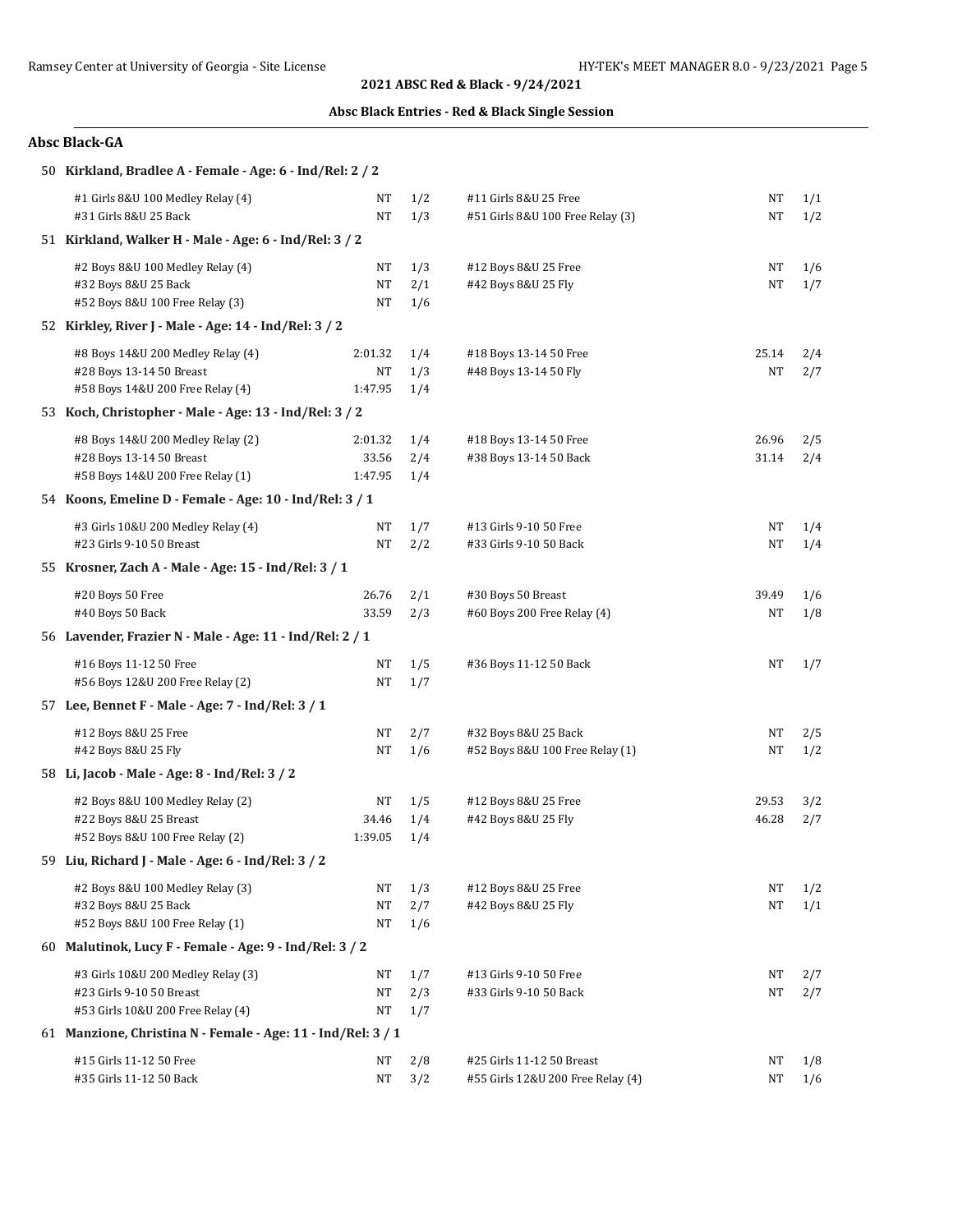| 62 Matthews, Athena S - Female - Age: 8 - Ind/Rel: 3 / 2  |           |     |                                   |           |     |
|-----------------------------------------------------------|-----------|-----|-----------------------------------|-----------|-----|
| #1 Girls 8&U 100 Medley Relay (1)                         | NT        | 1/6 | #11 Girls 8&U 25 Free             | 23.59     | 3/5 |
| #31 Girls 8&U 25 Back                                     | 26.12     | 3/5 | #41 Girls 8&U 25 Fly              | 31.59     | 3/2 |
| #51 Girls 8&U 100 Free Relay (4)                          | 1:24.04   | 1/4 |                                   |           |     |
| 63 McAuliff, Ethan R - Male - Age: 8 - Ind/Rel: 2 / 1     |           |     |                                   |           |     |
| #12 Boys 8&U 25 Free                                      | NT        | 3/8 | #32 Boys 8&U 25 Back              | <b>NT</b> | 3/8 |
| #52 Boys 8&U 100 Free Relay (3)                           | NT        | 1/2 |                                   |           |     |
| 64 McCullough, Nolan E - Male - Age: 10 - Ind/Rel: 3 / 2  |           |     |                                   |           |     |
| #4 Boys 10&U 200 Medley Relay (3)                         | 2:36.74   | 1/4 | #14 Boys 9-10 50 Free             | 45.26     | 2/3 |
| #34 Boys 9-10 50 Back                                     | 58.70     | 2/7 | #44 Boys 9-10 50 Fly              | <b>NT</b> | 1/2 |
| #54 Boys 10&U 200 Free Relay (1)                          | 2:26.84   | 1/4 |                                   |           |     |
| 65 Miller, Emily J - Female - Age: 10 - Ind/Rel: 3 / 2    |           |     |                                   |           |     |
| #3 Girls 10&U 200 Medley Relay (1)                        | NT        | 1/7 | #13 Girls 9-10 50 Free            | NT        | 2/3 |
| #23 Girls 9-10 50 Breast                                  | NT        | 1/4 | #33 Girls 9-10 50 Back            | NT        | 2/3 |
| #53 Girls 10&U 200 Free Relay (1)                         | NΤ        | 1/7 |                                   |           |     |
| 66 Morris, Lachlan V - Male - Age: 11 - Ind/Rel: 3 / 2    |           |     |                                   |           |     |
| #6 Boys 12&U 200 Medley Relay (4)                         | NT        | 1/6 | #16 Boys 11-12 50 Free            | NT        | 1/4 |
| #26 Boys 11-12 50 Breast                                  | NT        | 1/6 | #36 Boys 11-12 50 Back            | NT        | 1/6 |
| #56 Boys 12&U 200 Free Relay (3)                          | NΤ        | 1/3 |                                   |           |     |
| 67 Musgrove, Gracie A - Female - Age: 10 - Ind/Rel: 3 / 2 |           |     |                                   |           |     |
| #3 Girls 10&U 200 Medley Relay (4)                        | NT        | 1/2 | #13 Girls 9-10 50 Free            | NT        | 1/3 |
| #23 Girls 9-10 50 Breast                                  | <b>NT</b> | 2/1 | #33 Girls 9-10 50 Back            | NT        | 2/2 |
| #53 Girls 10&U 200 Free Relay (2)                         | NT        | 1/6 |                                   |           |     |
| 68 Nelson, Isabella M - Female - Age: 13 - Ind/Rel: 3 / 2 |           |     |                                   |           |     |
| #7 Girls 14&U 200 Medley Relay (3)                        | NT        | 1/6 | #17 Girls 13-14 50 Free           | 34.55     | 2/1 |
| #37 Girls 13-14 50 Back                                   | 38.97     | 1/4 | #47 Girls 13-14 50 Fly            | 49.96     | 2/1 |
| #57 Girls 14&U 200 Free Relay (2)                         | NT        | 1/6 |                                   |           |     |
| 69 Nunnally, Ansley K - Female - Age: 14 - Ind/Rel: 3 / 2 |           |     |                                   |           |     |
| #7 Girls 14&U 200 Medley Relay (3)                        | 2:01.80   | 1/4 | #17 Girls 13-14 50 Free           | 25.83     | 3/4 |
| #37 Girls 13-14 50 Back                                   | 29.41     | 2/4 | #47 Girls 13-14 50 Fly            | 27.72     | 1/5 |
| #57 Girls 14&U 200 Free Relay (1)                         | 1:47.68   | 1/4 |                                   |           |     |
| 70 Pan, Angelina W - Female - Age: 8 - Ind/Rel: 4 / 2     |           |     |                                   |           |     |
| #1 Girls 8&U 100 Medley Relay (3)                         | NΤ        | 1/2 | #11 Girls 8&U 25 Free             | NT        | 2/5 |
| #21 Girls 8&U 25 Breast                                   | NT        | 1/3 | #31 Girls 8&U 25 Back             | NT        | 1/4 |
| #41 Girls 8&U 25 Fly                                      | NT        | 1/4 | #51 Girls 8&U 100 Free Relay (1)  | NT        | 1/2 |
| 71 Payne, Kaleigh E - Female - Age: 11 - Ind/Rel: 3 / 1   |           |     |                                   |           |     |
| #5 Girls 12&U 200 Medley Relay (4)                        | NT        | 1/6 | #15 Girls 11-12 50 Free           | NΤ        | 1/3 |
| #25 Girls 11-12 50 Breast                                 | NT        | 2/2 | #35 Girls 11-12 50 Back           | NT        | 3/1 |
| 72 Payne, Karoline E - Female - Age: 9 - Ind/Rel: 3 / 1   |           |     |                                   |           |     |
| #13 Girls 9-10 50 Free                                    | NT        | 3/1 | #23 Girls 9-10 50 Breast          | NΤ        | 1/5 |
| #33 Girls 9-10 50 Back                                    | NT        | 3/2 | #53 Girls 10&U 200 Free Relay (3) | NΤ        | 1/7 |
| 73 Phillips, Luke L - Male - Age: 13 - Ind/Rel: 3 / 2     |           |     |                                   |           |     |
| #8 Boys 14&U 200 Medley Relay (3)                         | 2:01.32   | 1/4 | #18 Boys 13-14 50 Free            | 27.23     | 2/3 |
| #38 Boys 13-14 50 Back                                    | 34.06     | 2/3 | #48 Boys 13-14 50 Fly             | 29.81     | 2/4 |
| #58 Boys 14&U 200 Free Relay (2)                          | 1:47.95   | 1/4 |                                   |           |     |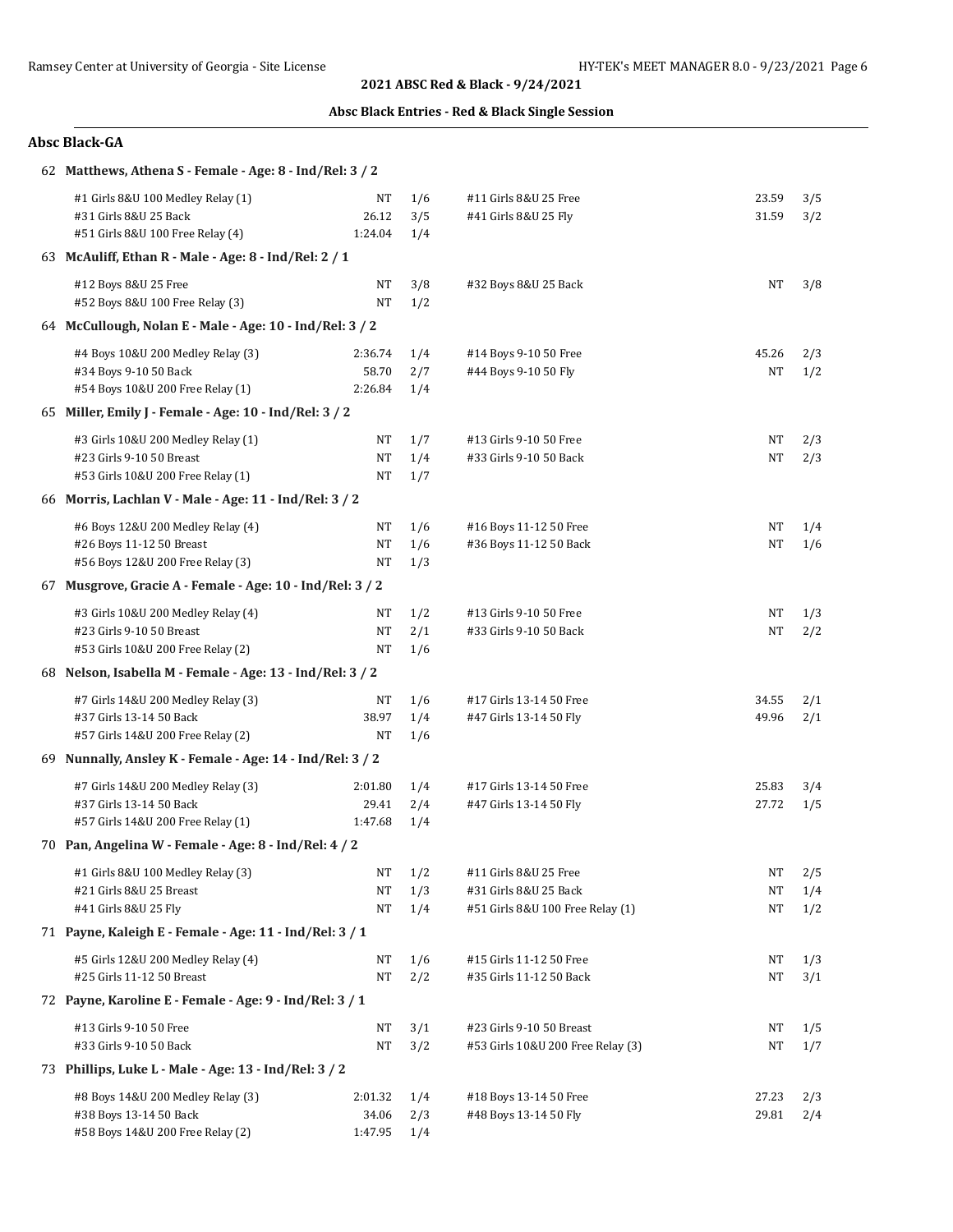## **Absc Black Entries - Red & Black Single Session**

| 74 Powers, Owen W - Male - Age: 9 - Ind/Rel: 3 / 1        |         |     |                                  |           |     |
|-----------------------------------------------------------|---------|-----|----------------------------------|-----------|-----|
| #14 Boys 9-10 50 Free                                     | NT      | 1/5 | #24 Boys 9-10 50 Breast          | NT        | 1/1 |
| #34 Boys 9-10 50 Back                                     | NT      | 1/1 | #54 Boys 10&U 200 Free Relay (4) | 2:26.84   | 1/4 |
| 75 Prince, Caroline G - Female - Age: 14 - Ind/Rel: 3 / 2 |         |     |                                  |           |     |
| #7 Girls 14&U 200 Medley Relay (1)                        | NT      | 1/6 | #17 Girls 13-14 50 Free          | 35.32     | 1/4 |
| #27 Girls 13-14 50 Breast                                 | 46.85   | 1/4 | #37 Girls 13-14 50 Back          | 41.18     | 1/3 |
| #57 Girls 14&U 200 Free Relay (1)                         | NT      | 1/6 |                                  |           |     |
| 76 Reed, Gavin C - Male - Age: 9 - Ind/Rel: 2 / 2         |         |     |                                  |           |     |
| #4 Boys 10&U 200 Medley Relay (4)                         | 2:36.74 | 1/4 | #14 Boys 9-10 50 Free            | NT        | 1/1 |
| #34 Boys 9-10 50 Back                                     | NT      | 1/2 | #54 Boys 10&U 200 Free Relay (2) | NT        | 1/3 |
| 77 Reilley, Matthew A - Male - Age: 12 - Ind/Rel: 3 / 2   |         |     |                                  |           |     |
| #6 Boys 12&U 200 Medley Relay (3)                         | NT      | 1/6 | #16 Boys 11-12 50 Free           | 48.16     | 2/8 |
| #26 Boys 11-12 50 Breast                                  | 57.92   | 2/3 | #46 Boys 11-12 50 Fly            | 57.18     | 1/8 |
| #56 Boys 12&U 200 Free Relay (2)                          | NT      | 1/3 |                                  |           |     |
| 78 Rhine, Joseph B - Male - Age: 12 - Ind/Rel: 3 / 2      |         |     |                                  |           |     |
| #6 Boys 12&U 200 Medley Relay (1)                         | 2:24.05 | 1/5 | #16 Boys 11-12 50 Free           | 28.62     | 3/5 |
| #26 Boys 11-12 50 Breast                                  | 39.48   | 3/3 | #36 Boys 11-12 50 Back           | 32.81     | 3/5 |
| #56 Boys 12&U 200 Free Relay (1)                          | 1:57.75 | 1/5 |                                  |           |     |
| 79 Rosser, Gabby S - Female - Age: 10 - Ind/Rel: 3 / 2    |         |     |                                  |           |     |
| #3 Girls 10&U 200 Medley Relay (4)                        | 3:11.44 | 1/5 | #13 Girls 9-10 50 Free           | 36.27     | 4/6 |
| #33 Girls 9-10 50 Back                                    | 45.21   | 4/3 | #43 Girls 9-10 50 Fly            | 39.02     | 1/4 |
| #53 Girls 10&U 200 Free Relay (4)                         | 2:44.61 | 1/5 |                                  |           |     |
| 80 Ryan, Kyleigh D - Female - Age: 15 - Ind/Rel: 3 / 1    |         |     |                                  |           |     |
| #19 Girls 50 Free                                         | 28.45   | 2/1 | #39 Girls 50 Back                | 32.50     | 2/5 |
| #49 Girls 50 Fly                                          | NT      | 1/1 | #59 Girls 200 Free Relay (3)     | 1:42.11   | 1/2 |
| 81 Santos, Jax A - Male - Age: 8 - Ind/Rel: 3 / 2         |         |     |                                  |           |     |
| #2 Boys 8&U 100 Medley Relay (1)                          | NT      | 1/5 | #12 Boys 8&U 25 Free             | NT        | 2/4 |
| #32 Boys 8&U 25 Back                                      | NT      | 3/1 | #42 Boys 8&U 25 Fly              | NT        | 1/4 |
| #52 Boys 8&U 100 Free Relay (3)                           | 1:39.05 | 1/4 |                                  |           |     |
| 82 Sharpton, Brynn - Female - Age: 9 - Ind/Rel: 3 / 2     |         |     |                                  |           |     |
| #3 Girls 10&U 200 Medley Relay (2)                        | NT      | 1/2 | #13 Girls 9-10 50 Free           | NT        | 2/2 |
| #23 Girls 9-10 50 Breast                                  | NT      | 1/3 | #33 Girls 9-10 50 Back           | NT        | 3/8 |
| #53 Girls 10&U 200 Free Relay (4)                         | NT      | 1/6 |                                  |           |     |
| 83 Smith, Lynnette - Female - Age: 13 - Ind/Rel: 3 / 1    |         |     |                                  |           |     |
| #7 Girls 14&U 200 Medley Relay (4)                        | NT      | 1/6 | #17 Girls 13-14 50 Free          | NT        | 1/6 |
| #37 Girls 13-14 50 Back                                   | NT      | 3/3 | #47 Girls 13-14 50 Fly           | NT        | 2/4 |
| 84 Steele, Ches E - Male - Age: 8 - Ind/Rel: 3 / 2        |         |     |                                  |           |     |
| #2 Boys 8&U 100 Medley Relay (2)                          | NT      | 1/3 | #12 Boys 8&U 25 Free             | NT        | 2/6 |
| #22 Boys 8&U 25 Breast                                    | NT      | 1/3 | #32 Boys 8&U 25 Back             | NT        | 2/4 |
| #52 Boys 8&U 100 Free Relay (4)                           | NΤ      | 1/6 |                                  |           |     |
| 85 Steele, Wilder - Male - Age: 6 - Ind/Rel: 3 / 2        |         |     |                                  |           |     |
| #2 Boys 8&U 100 Medley Relay (1)                          | NT      | 1/3 | #12 Boys 8&U 25 Free             | NΤ        | 1/5 |
| #32 Boys 8&U 25 Back                                      | NT      | 2/8 | #42 Boys 8&U 25 Fly              | <b>NT</b> | 1/2 |
| #52 Boys 8&U 100 Free Relay (2)                           | NT      | 1/6 |                                  |           |     |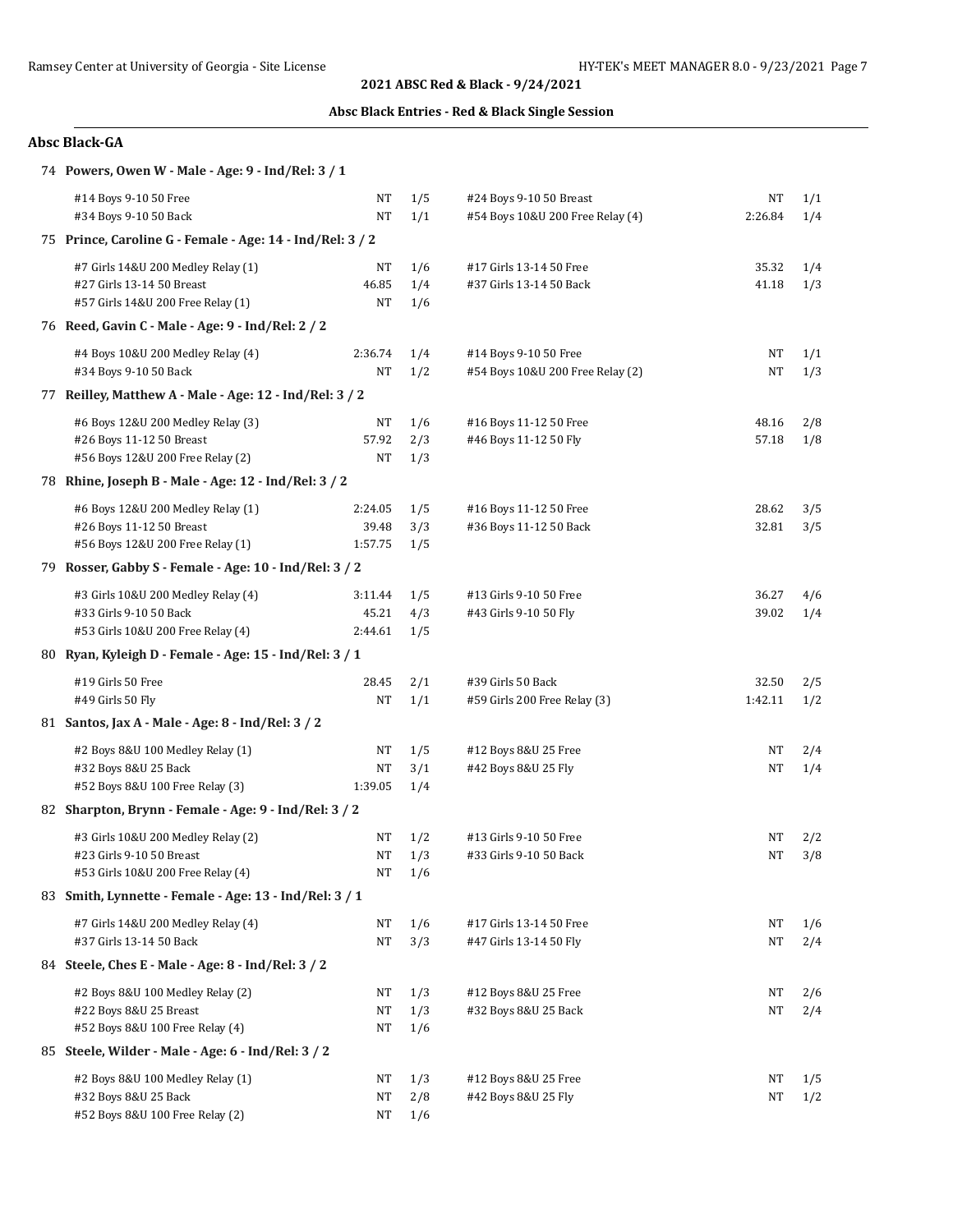| 86 Sullivan, Campbell L - Female - Age: 8 - Ind/Rel: 3 / 2                                           |                             |                          |                                                                |                  |            |  |  |
|------------------------------------------------------------------------------------------------------|-----------------------------|--------------------------|----------------------------------------------------------------|------------------|------------|--|--|
| #1 Girls 8&U 100 Medley Relay (4)<br>#31 Girls 8&U 25 Back<br>#51 Girls 8&U 100 Free Relay (1)       | NΤ<br><b>NT</b><br>NT       | 1/6<br>2/3<br>1/6        | #11 Girls 8&U 25 Free<br>#41 Girls 8&U 25 Fly                  | NΤ<br>NT         | 2/7<br>2/6 |  |  |
| 87 Tomlinson, Bailey A - Female - Age: 11 - Ind/Rel: 3 / 2                                           |                             |                          |                                                                |                  |            |  |  |
| #5 Girls 12&U 200 Medley Relay (4)<br>#35 Girls 11-12 50 Back<br>#55 Girls 12&U 200 Free Relay (3)   | 2:38.05<br>41.90<br>1:58.05 | 1/3<br>1/7<br>1/4        | #15 Girls 11-12 50 Free<br>#45 Girls 11-12 50 Fly              | 38.96<br>40.88   | 2/3<br>1/2 |  |  |
| 88 Toon, Jonah M - Male - Age: 10 - Ind/Rel: 3 / 2                                                   |                             |                          |                                                                |                  |            |  |  |
| #4 Boys 10&U 200 Medley Relay (1)<br>#34 Boys 9-10 50 Back<br>#54 Boys 10&U 200 Free Relay (2)       | 2:36.74<br>55.82<br>2:26.84 | 1/4<br>2/3<br>1/4        | #14 Boys 9-10 50 Free<br>#44 Boys 9-10 50 Fly                  | 47.19<br>1:12.78 | 2/6<br>1/6 |  |  |
| 89 Torres, Marin - Female - Age: 12 - Ind/Rel: 2 / 0                                                 |                             |                          |                                                                |                  |            |  |  |
| #15 Girls 11-12 50 Free                                                                              | NT                          | 1/4                      | #35 Girls 11-12 50 Back                                        | NΤ               | 3/3        |  |  |
| 90 Turner, Elin E - Female - Age: 13 - Ind/Rel: 3 / 2                                                |                             |                          |                                                                |                  |            |  |  |
| #7 Girls 14&U 200 Medley Relay (2)<br>#27 Girls 13-14 50 Breast<br>#57 Girls 14&U 200 Free Relay (3) | NT<br>35.79<br>1:47.68      | 1/6<br>2/5<br>1/4        | #17 Girls 13-14 50 Free<br>#47 Girls 13-14 50 Fly              | 27.96<br>33.39   | 3/7<br>1/1 |  |  |
| 91 Unzicker, Cora G - Female - Age: 7 - Ind/Rel: 3 / 2                                               |                             |                          |                                                                |                  |            |  |  |
| #1 Girls 8&U 100 Medley Relay (2)<br>#31 Girls 8&U 25 Back<br>#51 Girls 8&U 100 Free Relay (2)       | NT<br>NT<br>NT              | 1/2<br>1/5<br>1/2        | #11 Girls 8&U 25 Free<br>#41 Girls 8&U 25 Fly                  | NΤ<br>NT         | 1/6<br>1/5 |  |  |
| 92 Uptagrafft, Natalie C - Female - Age: 13 - Ind/Rel: 3 / 1                                         |                             |                          |                                                                |                  |            |  |  |
| #17 Girls 13-14 50 Free<br>#37 Girls 13-14 50 Back                                                   | 43.72<br>49.84              | 1/3<br>1/1               | #27 Girls 13-14 50 Breast<br>#57 Girls 14&U 200 Free Relay (4) | 54.18<br>NT      | 1/5<br>1/6 |  |  |
| 93 Vasant, Lila (Pronounced lee N - Female - Age: 10 - Ind/Rel: 3 / 1                                |                             |                          |                                                                |                  |            |  |  |
| #13 Girls 9-10 50 Free<br>#33 Girls 9-10 50 Back                                                     | NT<br>NT                    | 1/5<br>2/5               | #23 Girls 9-10 50 Breast<br>#53 Girls 10&U 200 Free Relay (2)  | NΤ<br>NT         | 2/5<br>1/7 |  |  |
| 94 Vaughn, Hannah G - Female - Age: 8 - Ind/Rel: 3 / 2                                               |                             |                          |                                                                |                  |            |  |  |
| #1 Girls 8&U 100 Medley Relay (3)<br>#21 Girls 8&U 25 Breast<br>#51 Girls 8&U 100 Free Relay (3)     | NT<br>NT                    | 1/6<br>1/2<br>$NT = 1/6$ | #11 Girls 8&U 25 Free<br>#31 Girls 8&U 25 Back                 | NΤ<br>NT         | 1/4<br>2/6 |  |  |
| 95 Vaughn, Khloe E - Female - Age: 8 - Ind/Rel: 3 / 2                                                |                             |                          |                                                                |                  |            |  |  |
| #1 Girls 8&U 100 Medley Relay (2)<br>#31 Girls 8&U 25 Back<br>#51 Girls 8&U 100 Free Relay (3)       | NT<br>$\rm{NT}$<br>1:24.04  | 1/3<br>2/5<br>1/4        | #11 Girls 8&U 25 Free<br>#41 Girls 8&U 25 Fly                  | NΤ<br>NT         | 2/3<br>2/2 |  |  |
| 96 Voivedich-Walter, Olivier S - Male - Age: 11 - Ind/Rel: 3 / 2                                     |                             |                          |                                                                |                  |            |  |  |
| #6 Boys 12&U 200 Medley Relay (2)<br>#26 Boys 11-12 50 Breast<br>#56 Boys 12&U 200 Free Relay (4)    | NΤ<br>NT<br>NT              | 1/6<br>1/8<br>1/3        | #16 Boys 11-12 50 Free<br>#36 Boys 11-12 50 Back               | NT<br>NΤ         | 1/1<br>2/5 |  |  |
| 97 Walker, Emi G - Female - Age: 12 - Ind/Rel: 2 / 1                                                 |                             |                          |                                                                |                  |            |  |  |
| #15 Girls 11-12 50 Free<br>#55 Girls 12&U 200 Free Relay (3)                                         | NΤ<br>$\rm{NT}$             | 1/6<br>1/6               | #35 Girls 11-12 50 Back                                        | NT               | 2/1        |  |  |